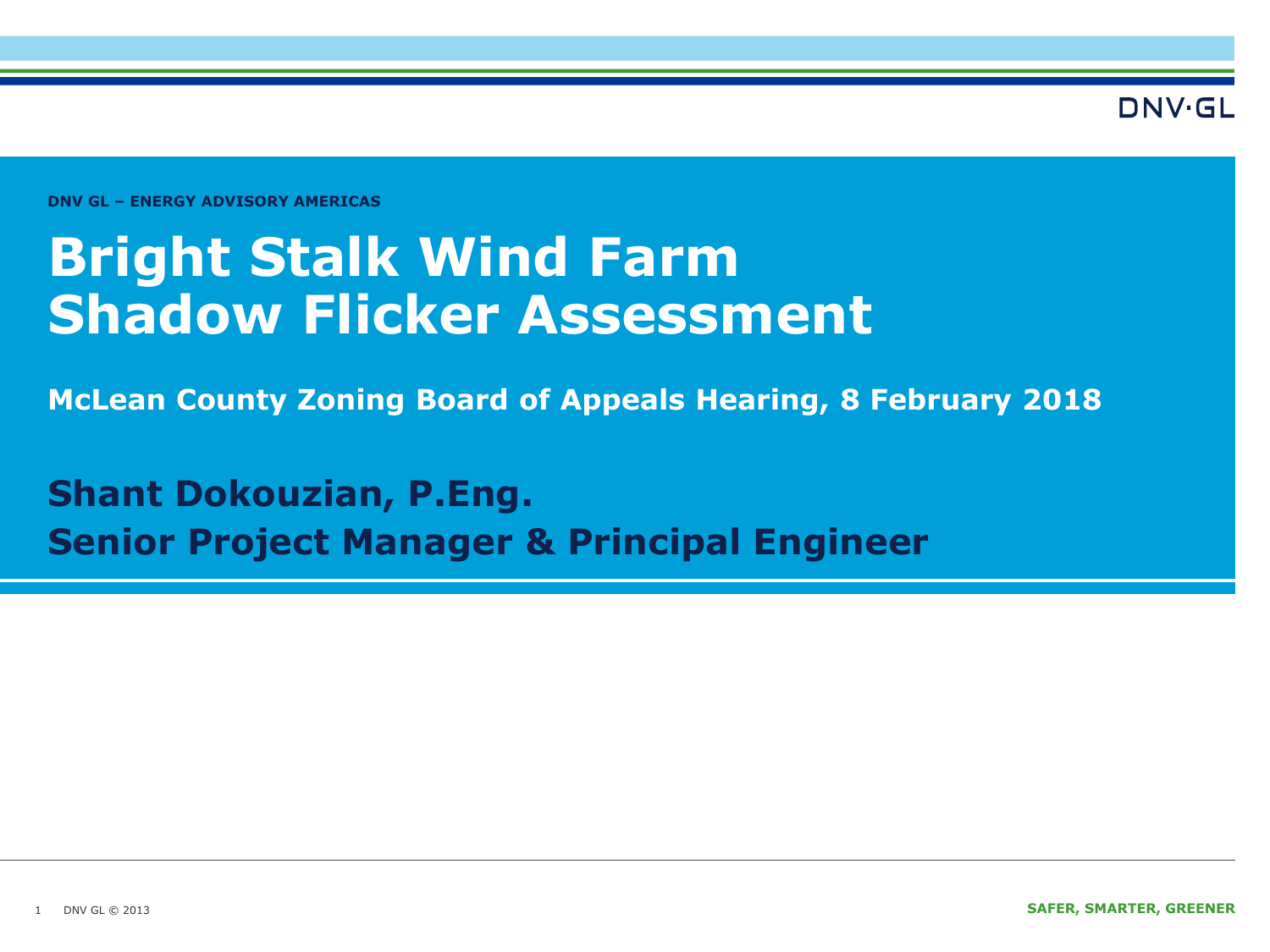## **Introduction to Shadow Flicker**

- When the sun passes behind the rotating blades of a wind turbine, a moving shadow is cast in front of or behind the turbine.
- When viewed from a stationary position, the moving shadows produce periodic flickering, or the "shadow flicker" phenomenon.
- This effect is mostly noticed outside but can be noticeable inside buildings, when the flicker appears through a window opening.



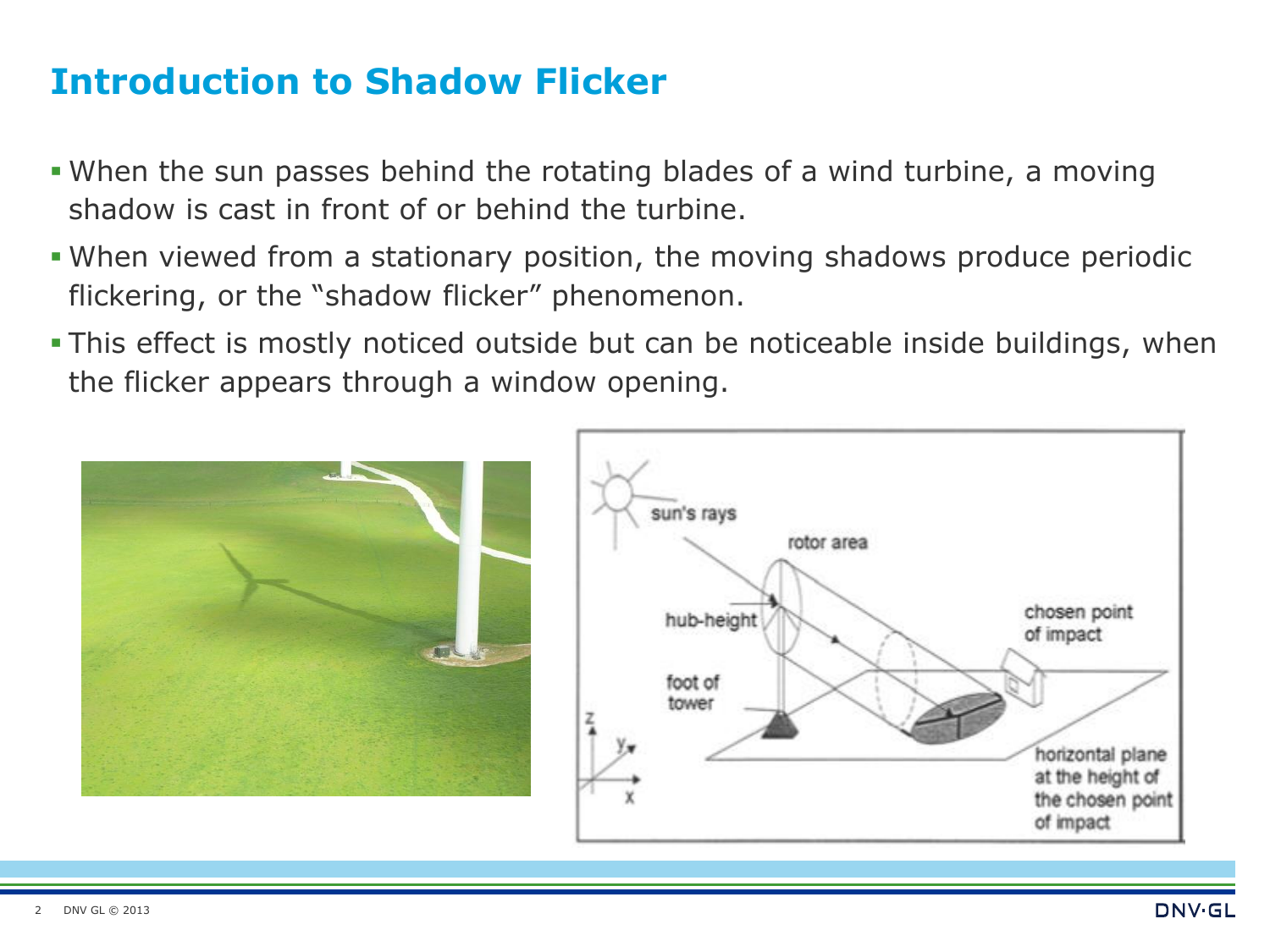## **Factors That Influence the Potential for Shadow Flicker**

- Wind direction, which impacts the angle of the blades relative to the sun.
- Orientation of buildings and windows relative to the turbine.
- Distance from the turbine.
- Turbine height and rotor diameter.
- Time of year and day.
- Weather conditions.
- Vegetation and other obstacles which can mask shadows.
- Operational status of turbines (shadow flicker only occurs when turbines are spinning).



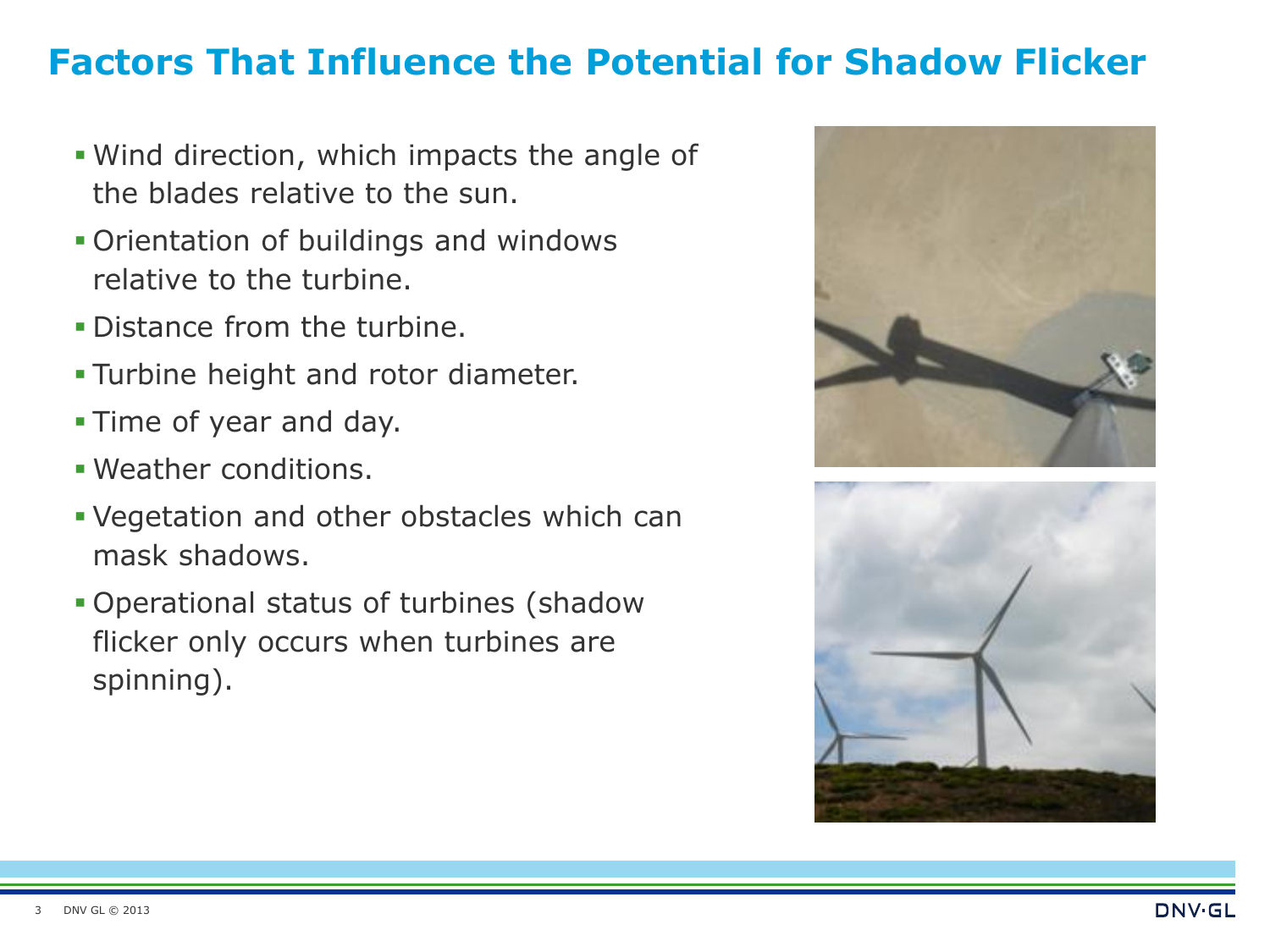## **Overview of Modelling Methodology**

#### **Modelling Methodology:**

- Geometric analysis takes into account the relative positions of the sun, the wind turbines, and the viewer (i.e. residences). The position of the sun is known with high accuracy.
- 58 V136 3.6 MW turbines at a 99 meter hub height were modeled. The higher hub height is a worst-case scenario.
- 123 receptors (residences) located within 10 tip heights (1,670 m) of a turbine were considered.
- "Worst case" and "expected case" scenarios calculated.
	- "Worst case" is included for information only. It is not realistic as it doesn't consider any real life attenuation parameters.
	- "Expected case" considers cloud cover and wind direction for a more realistic estimate. However, it is still conservative.

#### **Conservative Assumptions:**

- Turbines are assumed to be always operational.
- Vegetation, attenuation from air particles, or other shielding effects were not considered.
- **The model assumes residence window is always facing the turbine.**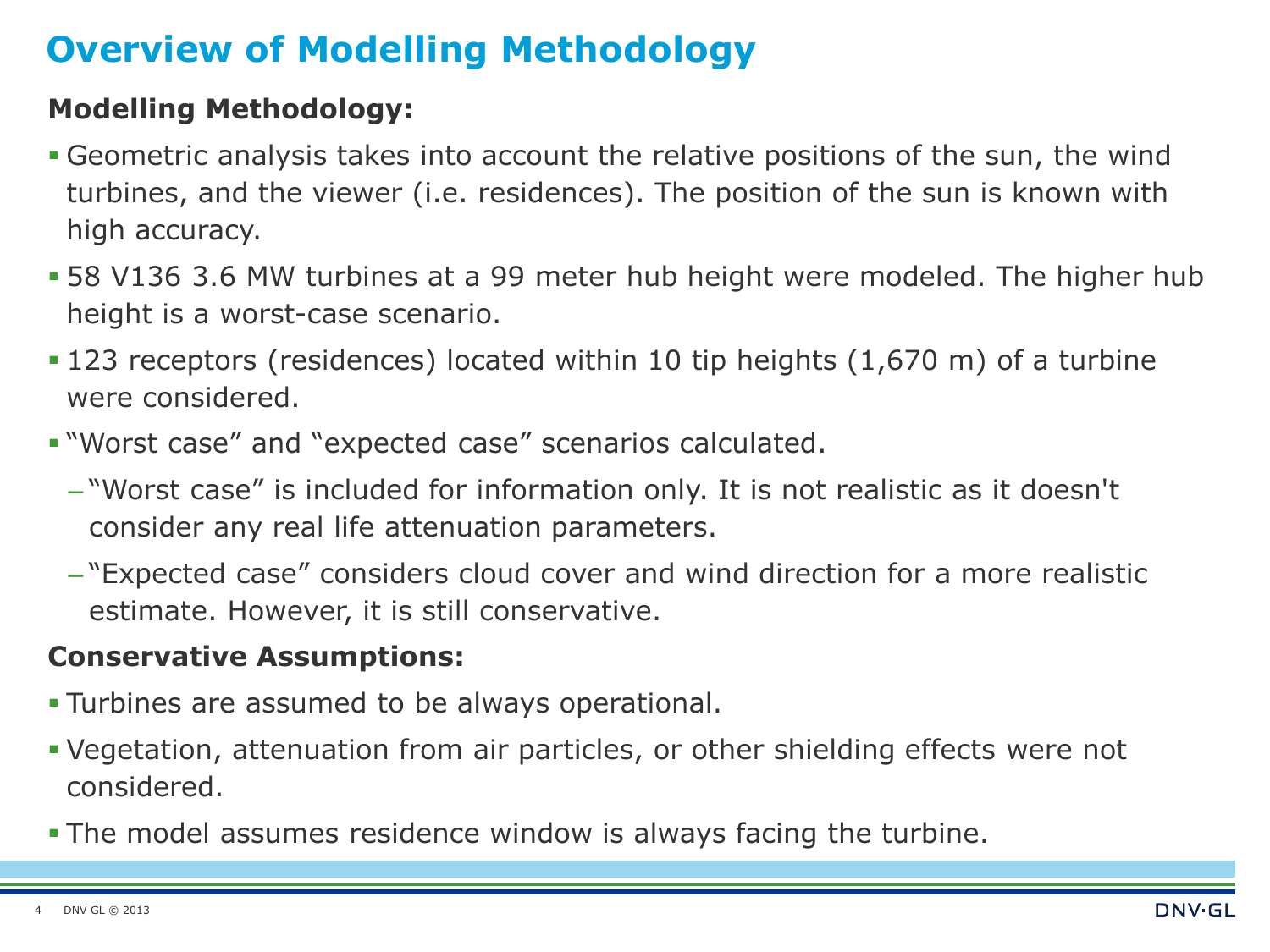## **Bright Stalk Shadow Flicker Modelling Results**

- **There are no shadow flicker** regulations in Illinois or McLean County.
- **Highest modelled shadow flicker** ("expected case") is modelled to be 35 hours per year at two points of reception.
- The "expected case" results are still conservative as they do not include all real life parameters such as shielding from foliage, attenuation from pollutants in the air, etc.



**DNV·GL**